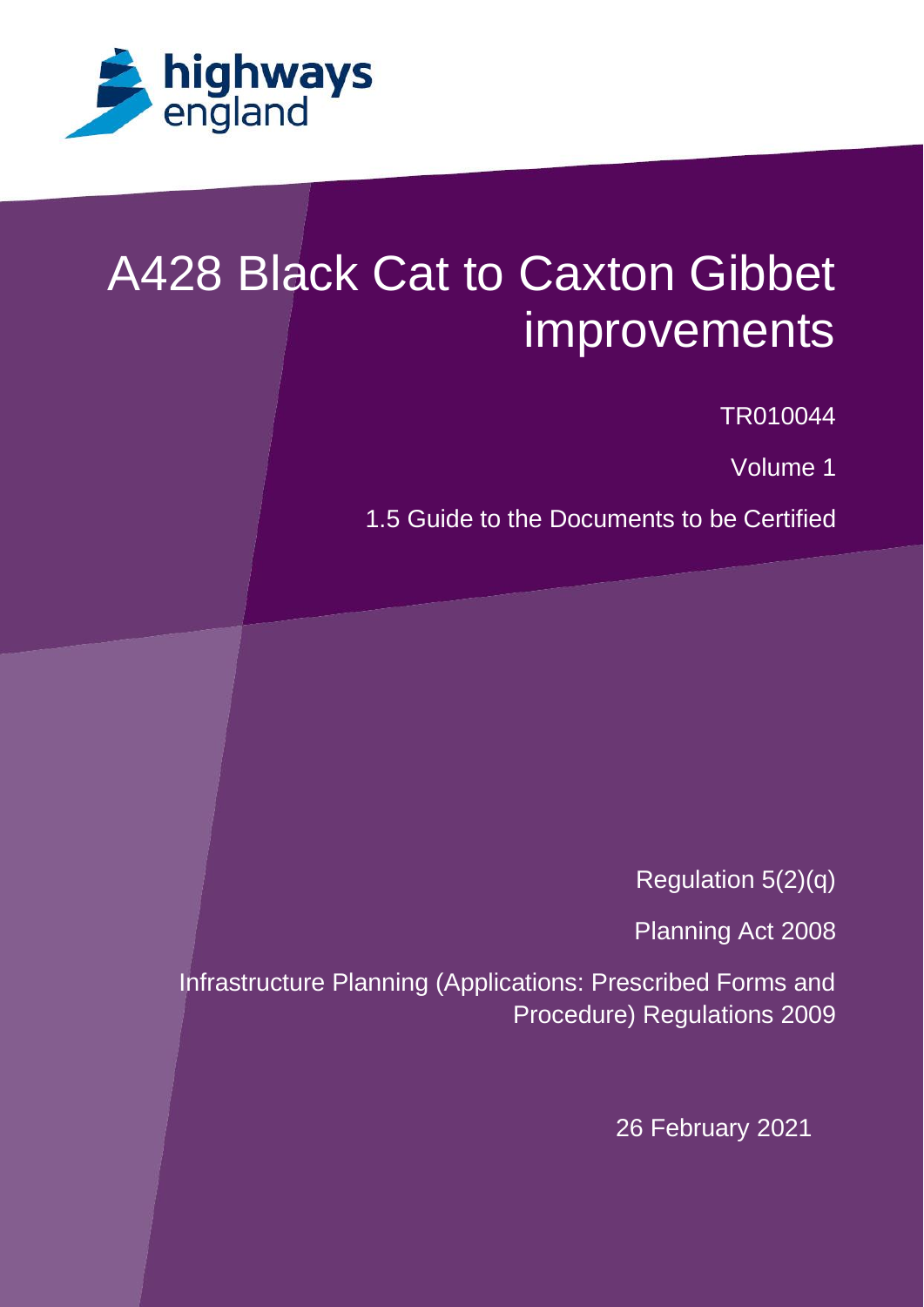

Infrastructure Planning

Planning Act 2008

**The Infrastructure Planning (Applications: Prescribed Forms and Procedure) Regulations 2009**

## **A428 Black Cat to Caxton Gibbet improvements**

Development Consent Order 202[ ]

#### **Guide to the Documents to be Certified**

| <b>Regulation Reference:</b>          | APFP Regulation $5(2)(q)$                    |
|---------------------------------------|----------------------------------------------|
| <b>Planning Inspectorate Scheme</b>   | TR010044                                     |
| <b>Reference</b>                      |                                              |
| <b>Application Document Reference</b> | TR010044/APP/1.5                             |
| Author                                | A428 Black Cat to Caxton Gibbet improvements |
|                                       | Project Team, Highways England               |

| <b>Version</b> | <b>Date</b>      | <b>Status of Version</b> |
|----------------|------------------|--------------------------|
| Rev 1          | 26 February 2021 | <b>DCO</b> Application   |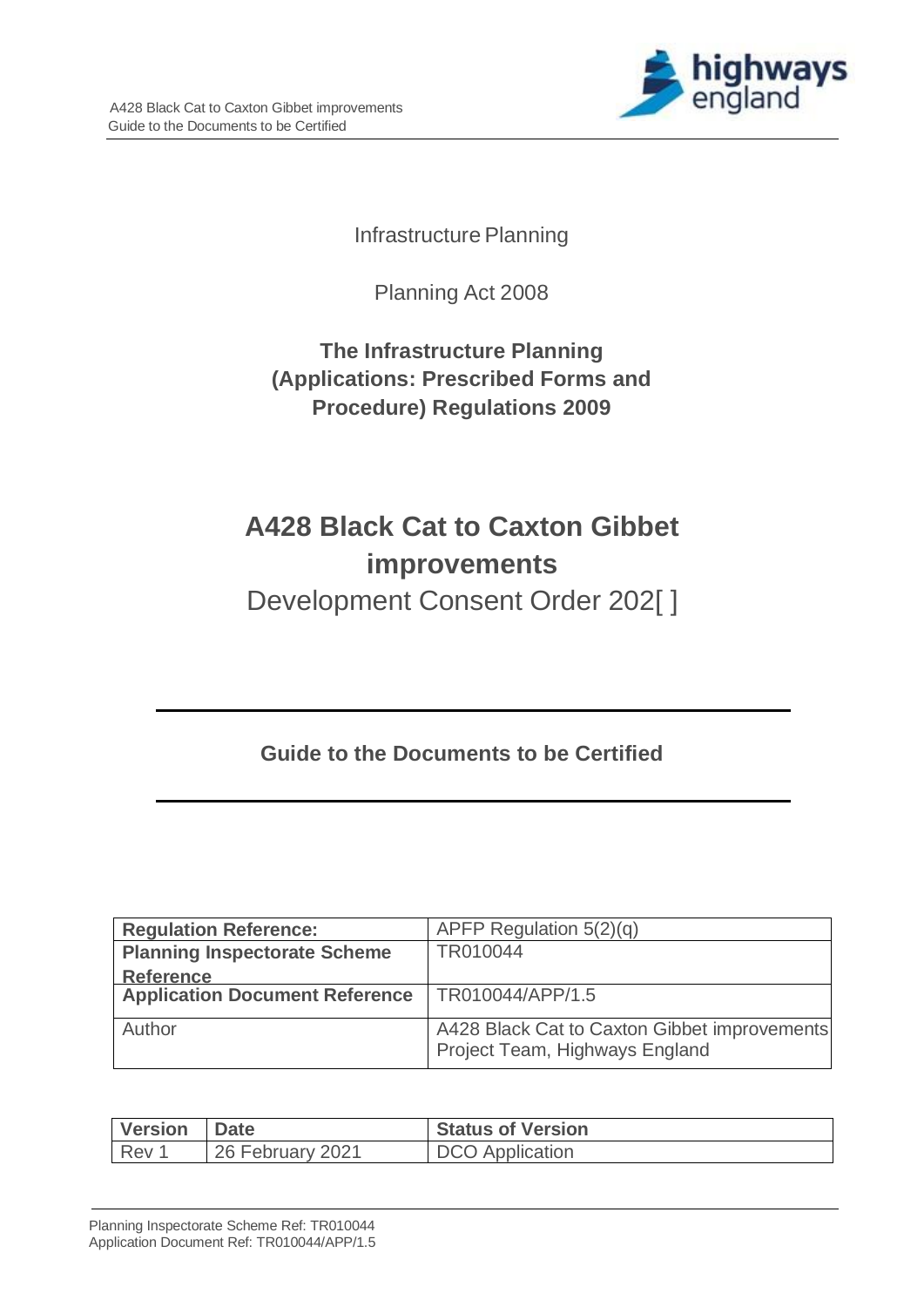

## Table of contents

| <b>Chapter</b> |                                                     | <b>Pages</b> |
|----------------|-----------------------------------------------------|--------------|
| $\mathbf{1}$   | <b>Introduction</b><br>1.1 Purpose of this document | 1<br>1       |
| 2 <sup>1</sup> | Guide to the documents to be certified              | $\mathbf{2}$ |
|                | <b>Table of Tables</b>                              |              |

| ------------------- |  |  |  |  |
|---------------------|--|--|--|--|
|                     |  |  |  |  |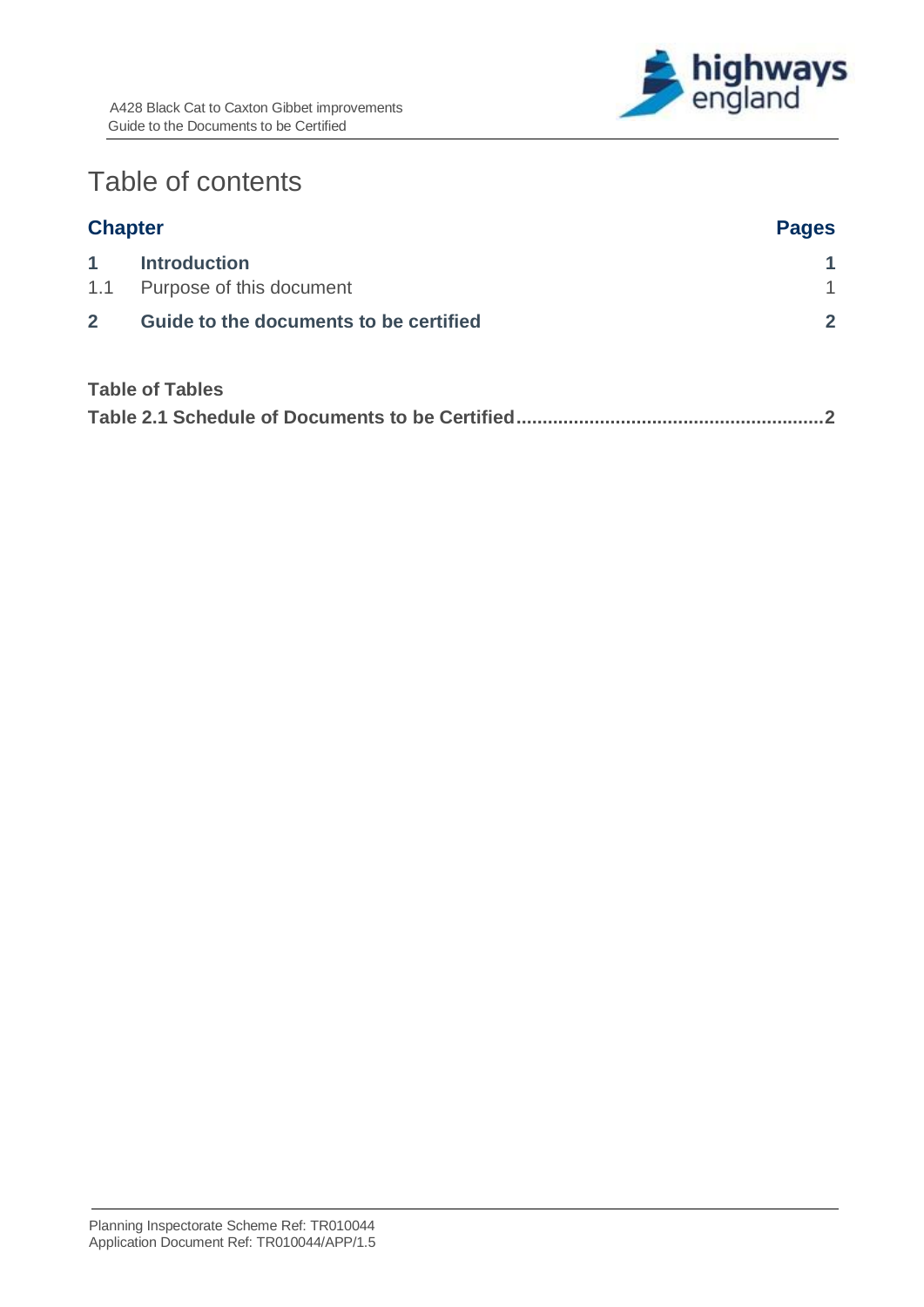

### <span id="page-3-0"></span>1 Introduction

#### <span id="page-3-1"></span>1.1 Purpose of this document

- $1.1.1$ This Guide to the Documents to be Certified (this Guide) is provided in relation to the A428 Black Cat to Caxton Gibbet improvements (the Scheme). Highways England (the Applicant) has submitted an application under Section 37 of the Planning Act 2008 for an order to grant development consent for the Scheme.
- $1.1.2$ The purpose of this Guide is to help the Examining Authority and interested parties understand the draft Development Consent Order (DCO) through identifying the latest version of any document that it is to certify. It also aims to help the Examining Authority and interested parties understand the parameters for implementing the DCO and how it will be implemented.
- $1.1.3$ This Guide has been submitted with the application and will be updated where necessary throughout the Examination to confirm:
	- a. Any revised versions of any application documents, and / or
	- b. Any additional documents produced since submission of the application that would be certified documents were the Secretary of State for Transport to grant development consent on the basis of the DCO as drafted at the point of issue of this Guide.
- $1.1.4$ The documents identified in Table 2-1 replicate those listed in Schedule 10, 'Documents to be Certified' in the draft DCO **[TR010044/APP/3.1]**.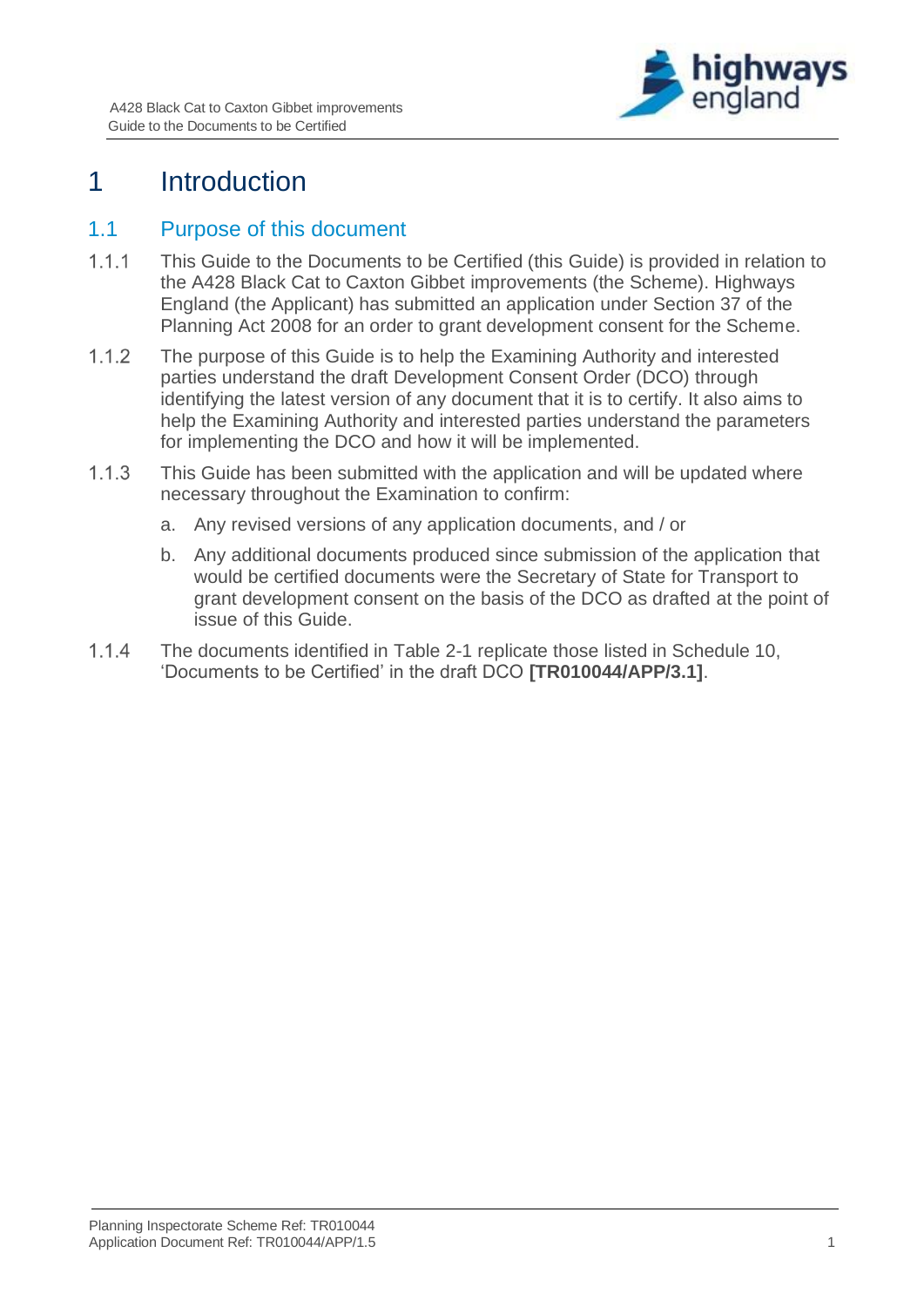

### **2 Guide to the documents to be certified**

- $2.1.1$ **[Table 2.1](#page-4-2)** sets out a master document list of the Documents to be Certified by the Secretary of State.
- $2.1.2$ This table records the documents included in the DCO application, in addition to any new documents submitted at the Examination Deadlines set by the Planning Inspectorate.
- $2.1.3$ The table tracks the latest version of the documents submitted to date, indicating either the latest revision (if applicable) or when a new document was submitted, with previous superseded versions to be greyed out.

#### <span id="page-4-2"></span>**Table 2.1 Schedule of Documents to be Certified**

<span id="page-4-1"></span><span id="page-4-0"></span>

| A428 BLACK CAT TO CAXTON GIBBET IMPROVEMENTS - SCHEDULE OF DOCUMENTS TO BE CERTIFIED |                                                                                     |                                          |                                                |                                                               |  |
|--------------------------------------------------------------------------------------|-------------------------------------------------------------------------------------|------------------------------------------|------------------------------------------------|---------------------------------------------------------------|--|
| <b>Document Ref</b><br>No.                                                           | <b>Planning</b><br><b>Inspectorate</b><br><b>Examination</b><br><b>Library Ref.</b> | <b>Name of Document to be Certified:</b> | <b>Latest Version/</b><br><b>Revision Ref.</b> | <b>Examination Deadline and/or</b><br><b>Submission Date:</b> |  |
| <b>Plans / Drawings / Sections</b>                                                   |                                                                                     |                                          |                                                |                                                               |  |
| 2.2                                                                                  |                                                                                     | <b>Land Plans</b>                        | P <sub>05</sub>                                | 26 February 2021                                              |  |
| 2.3                                                                                  |                                                                                     | <b>Works Plans</b>                       | P06                                            | 26 February 2021                                              |  |
| 2.4                                                                                  |                                                                                     | <b>General Arrangement Plans</b>         | <b>P07</b>                                     | 26 February 2021                                              |  |
| 2.5                                                                                  |                                                                                     | De-trunking Plans                        | P <sub>05</sub>                                | 26 February 2021                                              |  |
| 2.6                                                                                  |                                                                                     | Streets, Rights of Way and Access Plans  | P04                                            | 26 February 2021                                              |  |
| 2.7                                                                                  |                                                                                     | <b>Traffic Regulation Measures Plans</b> | P04                                            | 26 February 2021                                              |  |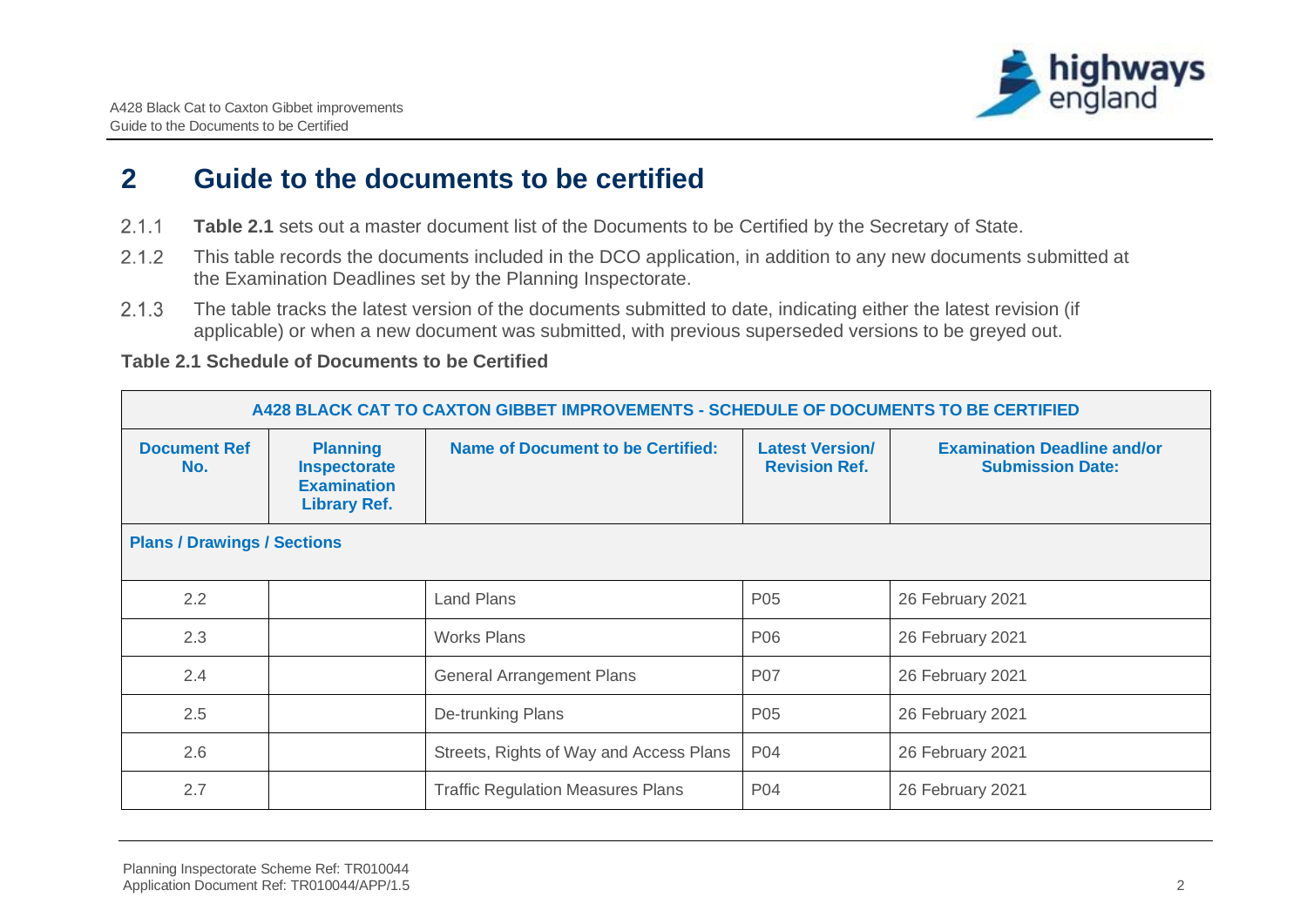

| A428 BLACK CAT TO CAXTON GIBBET IMPROVEMENTS - SCHEDULE OF DOCUMENTS TO BE CERTIFIED |                                                                                     |                                                            |                                                |                                                               |  |
|--------------------------------------------------------------------------------------|-------------------------------------------------------------------------------------|------------------------------------------------------------|------------------------------------------------|---------------------------------------------------------------|--|
| <b>Document Ref</b><br>No.                                                           | <b>Planning</b><br><b>Inspectorate</b><br><b>Examination</b><br><b>Library Ref.</b> | <b>Name of Document to be Certified:</b>                   | <b>Latest Version/</b><br><b>Revision Ref.</b> | <b>Examination Deadline and/or</b><br><b>Submission Date:</b> |  |
| 2.8                                                                                  |                                                                                     | Permanent Speed Limit Plans                                | P04                                            | 26 February 2021                                              |  |
| 2.9                                                                                  |                                                                                     | <b>Classification of Roads Plans</b>                       | P05                                            | 26 February 2021                                              |  |
| 2.10                                                                                 |                                                                                     | <b>Engineering Section Drawings</b>                        | P04                                            | 26 February 2021                                              |  |
| 2.11                                                                                 | <b>Crown Land Plans</b>                                                             |                                                            | P05                                            | 26 February 2021                                              |  |
| <b>Development Consent Order</b>                                                     |                                                                                     |                                                            |                                                |                                                               |  |
| 3.1                                                                                  |                                                                                     | Draft Development Consent Order                            | 1                                              | 26 February 2021                                              |  |
| 3.2<br>Explanatory Memorandum to the Draft<br>Development Consent Order              |                                                                                     | -1                                                         | 26 February 2021                               |                                                               |  |
|                                                                                      | <b>Compulsory Acquisition Information</b>                                           |                                                            |                                                |                                                               |  |
| 4.3                                                                                  |                                                                                     | <b>Book of Reference</b>                                   | 1                                              | 26 February 2021                                              |  |
|                                                                                      | <b>Reports and Statements</b>                                                       |                                                            |                                                |                                                               |  |
| 6.1/6.2/6.3                                                                          |                                                                                     | <b>Environmental Statement</b>                             | 1                                              | 26 February 2021                                              |  |
|                                                                                      |                                                                                     | Chapter 1 Introduction including figures<br>and appendices |                                                |                                                               |  |
| 6.1/6.2/6.3                                                                          |                                                                                     | <b>Environmental Statement</b>                             | 1                                              | 26 February 2021                                              |  |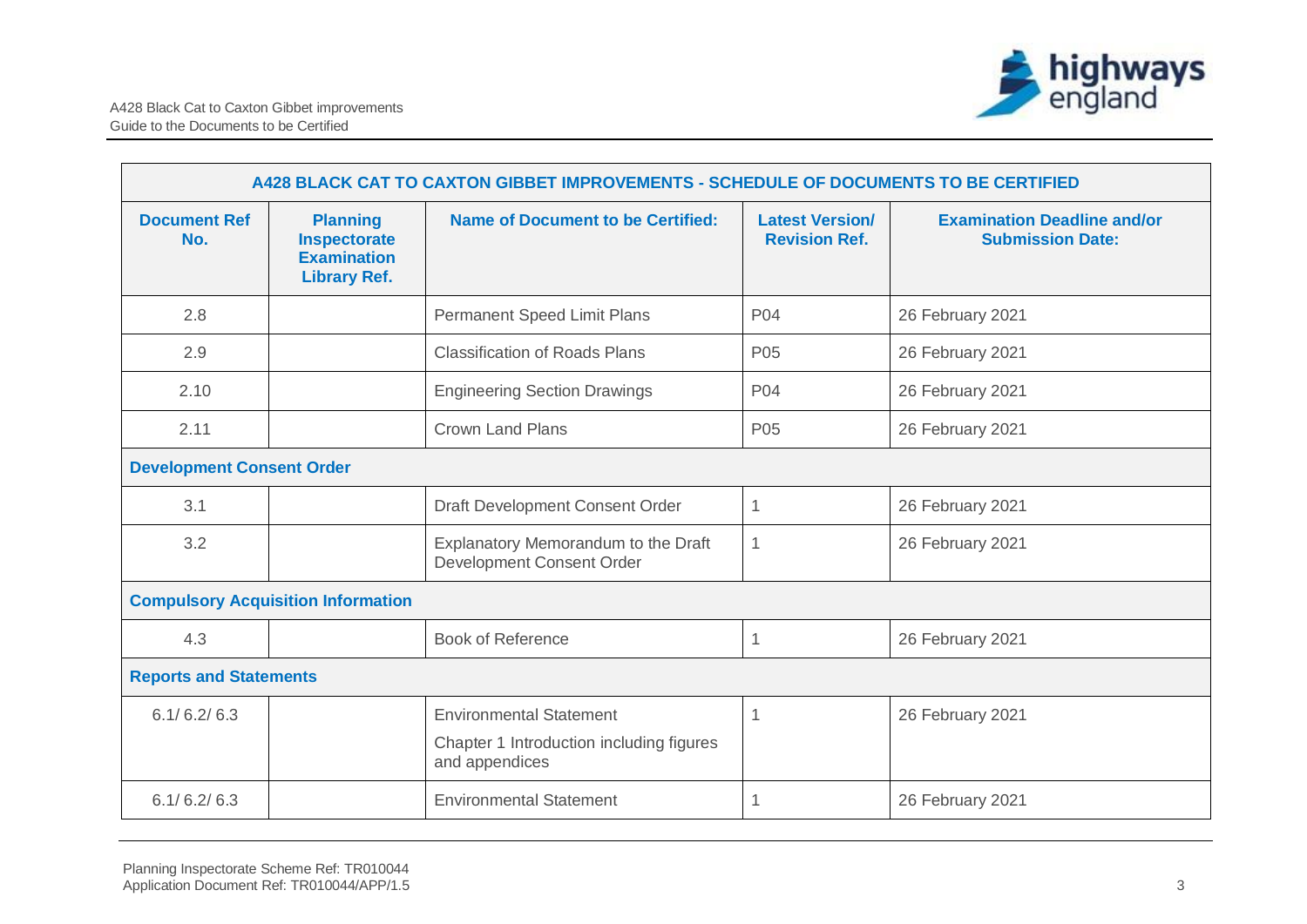

| A428 BLACK CAT TO CAXTON GIBBET IMPROVEMENTS - SCHEDULE OF DOCUMENTS TO BE CERTIFIED |                                                                              |                                                                                                                                |                                                |                                                               |  |
|--------------------------------------------------------------------------------------|------------------------------------------------------------------------------|--------------------------------------------------------------------------------------------------------------------------------|------------------------------------------------|---------------------------------------------------------------|--|
| <b>Document Ref</b><br>No.                                                           | <b>Planning</b><br>Inspectorate<br><b>Examination</b><br><b>Library Ref.</b> | <b>Name of Document to be Certified:</b>                                                                                       | <b>Latest Version/</b><br><b>Revision Ref.</b> | <b>Examination Deadline and/or</b><br><b>Submission Date:</b> |  |
|                                                                                      |                                                                              | Chapter 2 The Scheme including figures<br>and appendices                                                                       |                                                |                                                               |  |
| 6.1/6.2/6.3                                                                          |                                                                              | <b>Environmental Statement</b><br><b>Chapter 3 Assessment of Alternatives</b><br>including figures and appendices              | 1                                              | 26 February 2021                                              |  |
| 6.1/6.2/6.3                                                                          |                                                                              | <b>Environmental Statement</b><br><b>Chapter 4 Environmental Assessment</b><br>Methodology including figures and<br>appendices | $\overline{1}$                                 | 26 February 2021                                              |  |
| 6.1/6.2/6.3                                                                          |                                                                              | <b>Environmental Statement</b><br>Chapter 5 Air Quality including figures<br>and appendices                                    | $\mathbf 1$                                    | 26 February 2021                                              |  |
| 6.1/6.2/6.3                                                                          |                                                                              | <b>Environmental Statement</b><br>Chapter 6 Cultural Heritage including<br>figures and appendices                              | $\overline{1}$                                 | 26 February 2021                                              |  |
| 6.1/6.2/6.3                                                                          |                                                                              | <b>Environmental Statement</b><br>Chapter 7 Landscape and Visual Effects<br>including figures and appendices                   | $\mathbf 1$                                    | 26 February 2021                                              |  |
| 6.1/6.2/6.3                                                                          |                                                                              | <b>Environmental Statement</b>                                                                                                 | 1                                              | 26 February 2021                                              |  |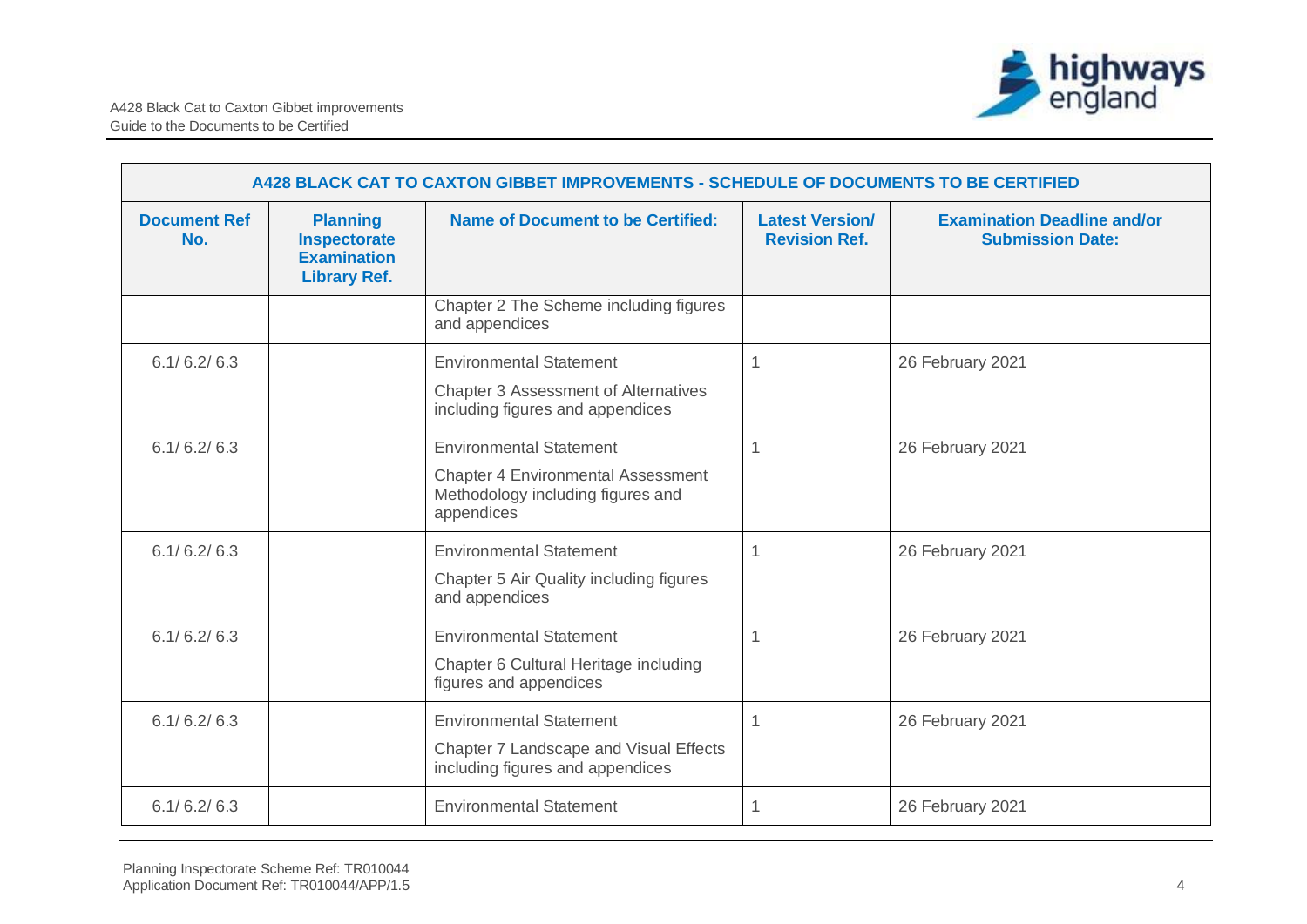

| A428 BLACK CAT TO CAXTON GIBBET IMPROVEMENTS - SCHEDULE OF DOCUMENTS TO BE CERTIFIED |                                                                              |                                                                                                                             |                                                |                                                               |  |
|--------------------------------------------------------------------------------------|------------------------------------------------------------------------------|-----------------------------------------------------------------------------------------------------------------------------|------------------------------------------------|---------------------------------------------------------------|--|
| <b>Document Ref</b><br>No.                                                           | <b>Planning</b><br>Inspectorate<br><b>Examination</b><br><b>Library Ref.</b> | <b>Name of Document to be Certified:</b>                                                                                    | <b>Latest Version/</b><br><b>Revision Ref.</b> | <b>Examination Deadline and/or</b><br><b>Submission Date:</b> |  |
|                                                                                      |                                                                              | Chapter 8 Biodiversity including figures<br>and appendices                                                                  |                                                |                                                               |  |
| 6.1/6.2/6.3                                                                          |                                                                              | <b>Environmental Statement</b><br>Chapter 9 Geology and Soils including<br>figures and appendices                           | -1                                             | 26 February 2021                                              |  |
| 6.1/6.2/6.3                                                                          |                                                                              | <b>Environmental Statement</b><br>Chapter 10 Material Assets and Waste<br>including figures and appendices                  | $\mathbf 1$                                    | 26 February 2021                                              |  |
| 6.1/6.2/6.3                                                                          |                                                                              | <b>Environmental Statement</b><br>Chapter 11 Noise and Vibration including<br>figures and appendices                        | 1                                              | 26 February 2021                                              |  |
| 6.1/6.2/6.3                                                                          |                                                                              | <b>Environmental Statement</b><br>Chapter 12 Population and Health<br>including figures and appendices                      | 1                                              | 26 February 2021                                              |  |
| 6.1/6.2/6.3                                                                          |                                                                              | <b>Environmental Statement</b><br>Chapter 13 Road Drainage and the<br>Water Environment including figures and<br>appendices | 1                                              | 26 February 2021                                              |  |
| 6.1/6.2/6.3                                                                          |                                                                              | <b>Environmental Statement</b>                                                                                              | 1                                              | 26 February 2021                                              |  |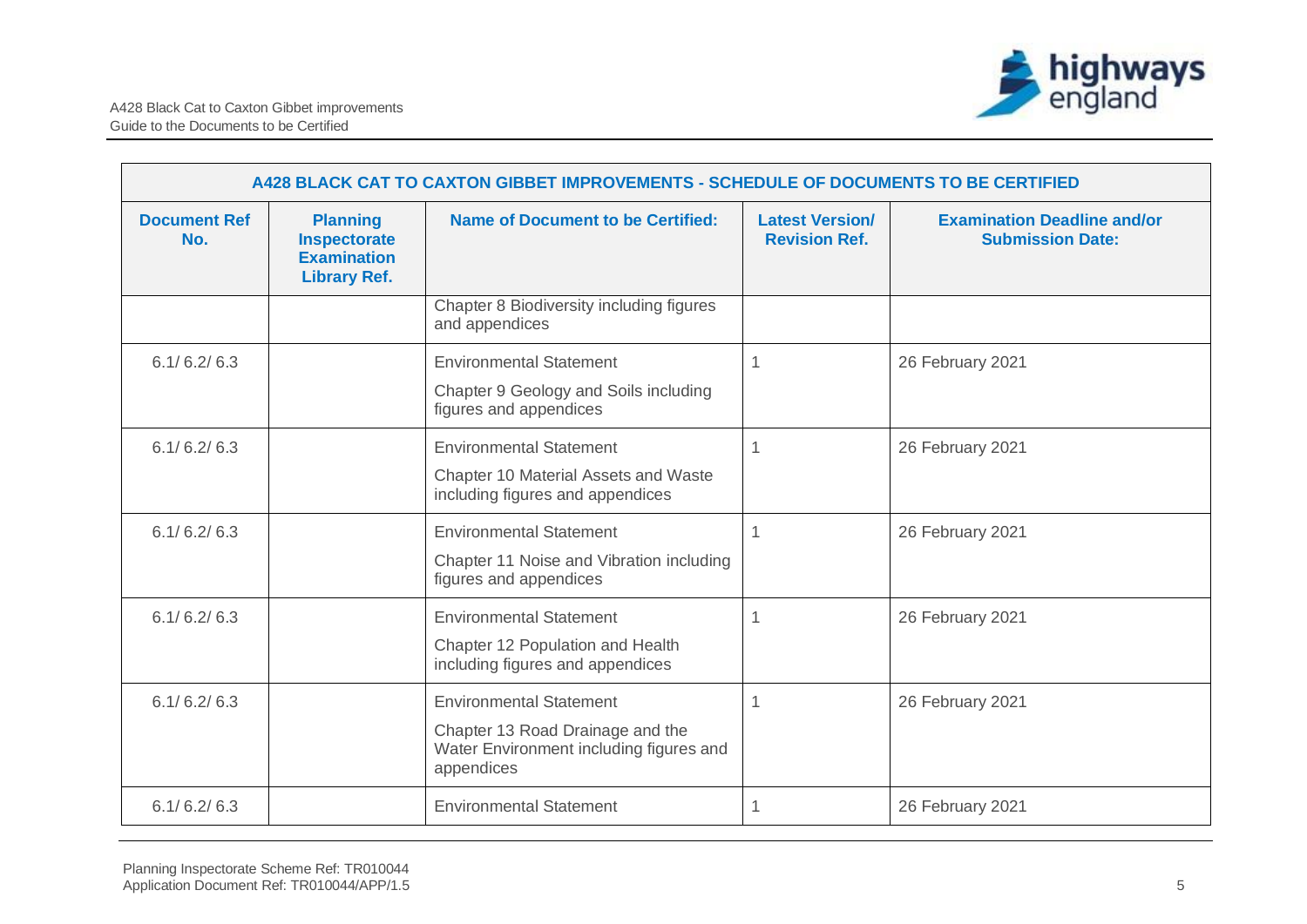

| A428 BLACK CAT TO CAXTON GIBBET IMPROVEMENTS - SCHEDULE OF DOCUMENTS TO BE CERTIFIED |                                                                              |                                                                                                                   |                                                |                                                               |  |
|--------------------------------------------------------------------------------------|------------------------------------------------------------------------------|-------------------------------------------------------------------------------------------------------------------|------------------------------------------------|---------------------------------------------------------------|--|
| <b>Document Ref</b><br>No.                                                           | <b>Planning</b><br>Inspectorate<br><b>Examination</b><br><b>Library Ref.</b> | <b>Name of Document to be Certified:</b>                                                                          | <b>Latest Version/</b><br><b>Revision Ref.</b> | <b>Examination Deadline and/or</b><br><b>Submission Date:</b> |  |
|                                                                                      |                                                                              | Chapter 14 Climate including figures and<br>appendices                                                            |                                                |                                                               |  |
| 6.1/6.2/6.3                                                                          |                                                                              | <b>Environmental Statement</b><br>Chapter 15 Assessment of Cumulative<br>Effects including figures and appendices | 1                                              | 26 February 2021                                              |  |
| 6.1/6.2/6.3                                                                          |                                                                              | <b>Environmental Statement</b><br>Chapter 16 Summary of Significant<br>Effects including figures and appendices   | $\mathbf{1}$                                   | 26 February 2021                                              |  |
| 6.1/6.2/6.3                                                                          |                                                                              | <b>Environmental Statement</b><br>Chapter 17 Glossary including figures<br>and appendices                         | $\mathbf 1$                                    | 26 February 2021                                              |  |
| 6.2                                                                                  |                                                                              | Environmental Masterplan Figure 2.4 of<br>the Environmental Statement Figures                                     | $\overline{1}$                                 | 26 February 2021                                              |  |
| 6.3                                                                                  |                                                                              | Habitat Plan, Figure 1 of Appendix 8.3                                                                            |                                                |                                                               |  |
| 6.8                                                                                  |                                                                              | <b>First Iteration Environmental</b><br>Management Plan                                                           | $\mathbf{1}$                                   | 26 February 2021                                              |  |
| 6.12                                                                                 |                                                                              | Archaeological Mitigation Strategy                                                                                | $\overline{1}$                                 | 26 February 2021                                              |  |
| 6.13                                                                                 |                                                                              | <b>Biodiversity Pre-Commencement Plan</b>                                                                         | $\mathbf 1$                                    | 26 February 2021                                              |  |